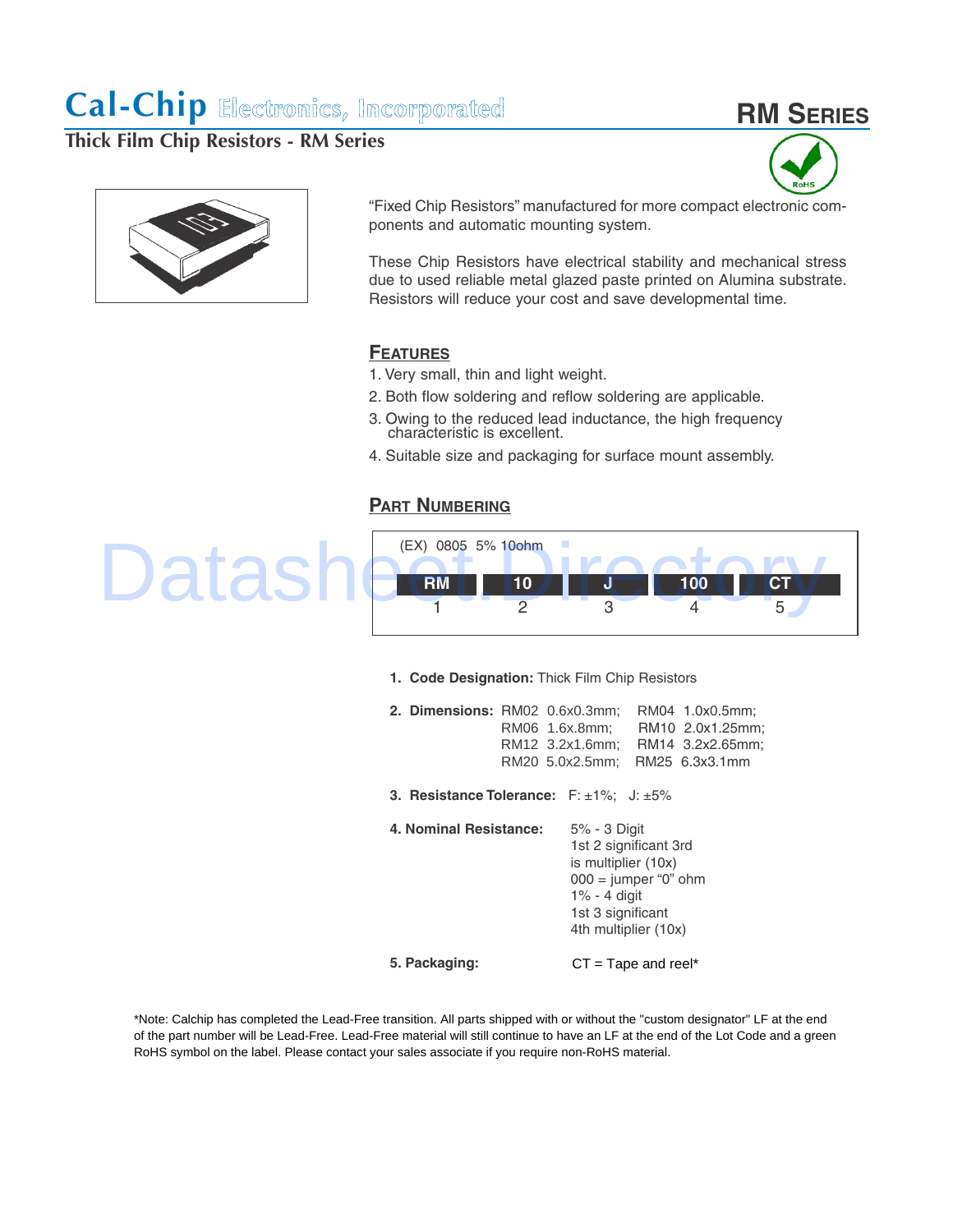



### **Dimensions:**





**UNIT: mm** 

| $\tau$ ype  |                | W              |                |                 |               |
|-------------|----------------|----------------|----------------|-----------------|---------------|
| <b>RM02</b> | $0.6 \pm 0.03$ | $0.3 \pm 0.03$ | $0.1 \pm 0.05$ | $0.15 \pm 0.05$ | $0.25 + 0.05$ |

### **Ratings & Characteristics :**

| <b>Type</b> | Power<br>Rating   | Rated                                                                                          | Max.<br>Working      | Max.<br>Over-Load | T.C.R                              | Resistance Range( $\Omega$ ) |                          |                           |
|-------------|-------------------|------------------------------------------------------------------------------------------------|----------------------|-------------------|------------------------------------|------------------------------|--------------------------|---------------------------|
|             | at $70^{\circ}$ C | Voltage                                                                                        | Voltage              | Voltage           | (PPM/C)                            | $F(\pm 1\%)$<br>$E-96$       | $G(\pm 2\%)$<br>$E-24$   | $J(\pm 5\%)$<br>$E-24$    |
|             |                   |                                                                                                |                      |                   | ±200                               | 10 $\Omega$ -1M $\Omega$     | 10 $\Omega$ -1M $\Omega$ | 10 $\Omega$ -10M $\Omega$ |
| <b>RM02</b> | 1/20W             | Refer 5.2                                                                                      | 25V                  | 50V               | $+600$<br>$-200$                   |                              |                          | 1-9.1 $\Omega$            |
|             |                   |                                                                                                |                      |                   |                                    |                              |                          |                           |
|             |                   |                                                                                                |                      |                   | $OOmega$ THICK FILM CHIP RESISTORS |                              |                          |                           |
|             | <b>Type</b>       |                                                                                                | <b>Rated Current</b> |                   | Max Overload Current               |                              | Resistance Range         |                           |
|             | <b>RM02</b>       |                                                                                                | 0.5                  |                   |                                    |                              | 50m $\Omega$ MAX         |                           |
|             |                   | Operating Temp( ${}^{\circ}\text{C}$ ): : -55 ${}^{\circ}\text{C} \sim +125{}^{\circ}\text{C}$ |                      |                   |                                    |                              |                          |                           |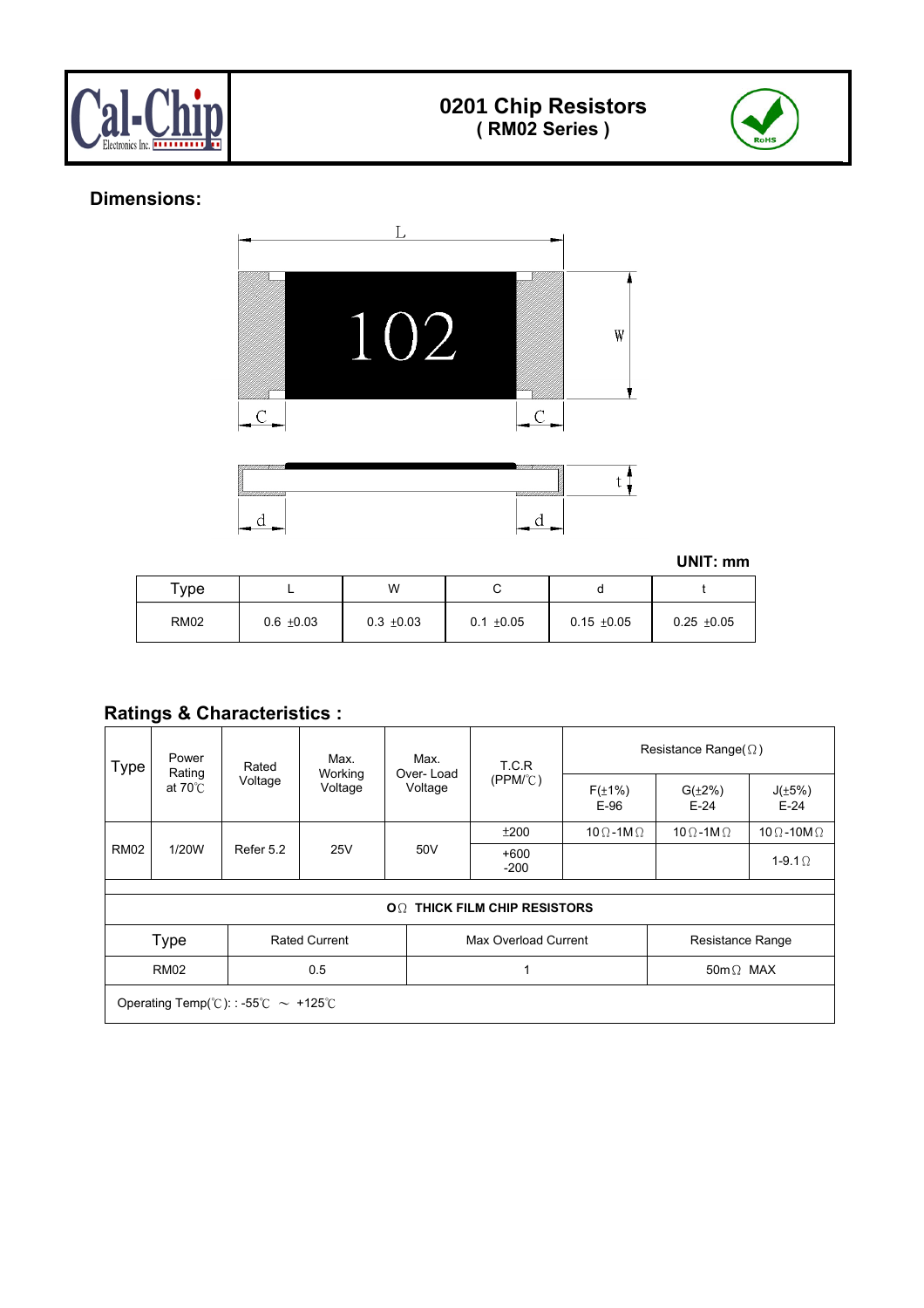**RM SERIES**

**Thick Film Chip Resistors** 



### **PERFORMANCE CHARACTERISTICS** (Tested per MIL-STD-202 Oper. Temp. -55c ~ 125c)

| <b>Type</b> | Package<br><b>Size</b> | <b>Power Rating</b><br>(Watts) | <b>Maximum</b><br>Working<br>Voltage | <b>Maximum</b><br>Overload<br>Voltage | <b>Resistance</b><br><b>Temperature</b><br>Coefficient                 | <b>Resistance</b><br>Range                                                      | <b>Tolerance</b>                   | Current<br>Rating<br>of Jumper <sup>3</sup> |
|-------------|------------------------|--------------------------------|--------------------------------------|---------------------------------------|------------------------------------------------------------------------|---------------------------------------------------------------------------------|------------------------------------|---------------------------------------------|
| <b>RM04</b> | 0402                   | $1/16 \ @ 70^{\circ}$ C        | 50V                                  | 100V                                  | $±500$ ppm/°C<br>$\pm 200$ ppm/°C<br>$\pm 200$ ppm/°C                  | $.1\Omega - 9.1\Omega$<br>$10\Omega - 10$ M<br>$10\Omega - 1$ M                 | $+5\%$ / 1%<br>±5%<br>±1%          | 1A max.                                     |
| <b>RM06</b> | 0603                   | $1/10 \ @ \ 70^{\circ}$ C      | 50V                                  | 100V                                  | $±400$ ppm/°C<br>$\pm 200$ ppm/°C<br>$\pm 200$ ppm/°C<br>$±100$ ppm/°C | $1\Omega - 9.1\Omega$<br>$1 M - 10 M$<br>$10\Omega - 10$ M<br>$10\Omega - 1$ M  | $+5\%$ / 1%<br>±1%<br>±5%<br>±1%   | 1A max.                                     |
| <b>RM10</b> | 0805                   | 1/8 @ 70°C                     | <b>150V</b>                          | 300V                                  | $±400$ ppm/°C<br>$\pm 200$ ppm/°C<br>$\pm 200$ ppm/°C<br>$±100$ ppm/°C | $.1\Omega - 9.1\Omega$<br>$1 M - 10 M$<br>$10\Omega - 20$ M<br>$10\Omega - 1$ M | $+5\%$ / 1%<br>±1%<br>$+5%$<br>±1% | 2A max.                                     |
| <b>RM12</b> | 1206                   | 1/4 @ 70°C                     | 200V                                 | 400V                                  | $±400$ ppm/°C<br>$\pm 200$ ppm/°C<br>$\pm 200$ ppm/°C<br>$±100$ ppm/°C | $.1\Omega - 9.1\Omega$<br>$1 M - 10 M$<br>$10\Omega - 20$ M<br>$10\Omega - 1$ M | $+5\%$ / 1%<br>±1%<br>$+5%$<br>±1% | 2A max.                                     |
| <b>RM14</b> | 1210                   | $1/3 @ 70^{\circ}$ C           | 200V                                 | 400V                                  | $±400$ ppm/°C<br>$\pm 200$ ppm/°C<br>$\pm 200$ ppm/°C<br>$±100$ ppm/°C | $.1\Omega - 9.1\Omega$<br>$1 M - 10 M$<br>$10\Omega - 10$ M<br>$10\Omega - 1$ M | $+5\%$ / 1%<br>±1%<br>±5%<br>±1%   | 3A max.                                     |
| <b>RM20</b> | 2010                   | $1/2 @ 70^{\circ}$ C           | 200V                                 | 400V                                  | $±400$ ppm/°C<br>$\pm 200$ ppm/°C<br>$±100$ ppm/°C                     | $.1\Omega - 9.1\Omega$<br>$10\Omega - 10$ M<br>$10\Omega - 1$ M                 | $+5\%$ / 1%<br>±5%<br>±1%          | 3A max.                                     |
| <b>RM25</b> | 2512                   | $1 @ 70^{\circ}$ C             | 200V                                 | 400V                                  | $±400$ ppm/°C<br>$\pm 200$ ppm/°C<br>$±100$ ppm/°C                     | $.1\Omega - 9.1\Omega$<br>$10\Omega - 10$ M<br>$10\Omega - 1$ M                 | $+5\%$ / 1%<br>±5%<br>±1%          | 3A max.                                     |

### **DIMENSIONS** Inches (mm)

| <b>Type</b> | Body Length (L)                             | Body Width (W)                       | Body Height (H)                     | Top Terminator (a)                | Bottom Terminator (b)                 |
|-------------|---------------------------------------------|--------------------------------------|-------------------------------------|-----------------------------------|---------------------------------------|
| <b>RM04</b> | $0.39 + .004 / -002$ $(1.0 + 0.10 / -0.05)$ | $.020+.004/-.002$ (0.50 + .10/-0.05) | $.014 \pm .002$ (0.35 $\pm$ 0.05)   | $.008\pm.004$ (0.20 $\pm$ 0.10)   | $.010+.008/-.004$ $(0.25+0.20/-0.10)$ |
| <b>RM06</b> | $.063 \pm .004$ (1.60 $\pm$ 0.10)           | $.031+.006/-.002$ (0.80+0.15/-0.05)  | $.018 \pm .004$ (0.45 $\pm$ 0.10)   | $.010\pm.004$ (0.25 $\pm$ 0.10)   | $.012+.008/-.004$ $(0.30+0.20/-0.10)$ |
| <b>RM10</b> | $.078\pm.008$ (2.00 $\pm$ 0.20)             | $.049 \pm .008$ (1.25 $\pm$ 0.20)    | $.018 \pm .004$ (0.45 $\pm$ 0.15)   | $.016 \pm .008$ (0.40 $\pm$ 0.20) | $.012+.008/-.004$ $(0.30+0.20/-0.10)$ |
| <b>RM12</b> | $.122 \pm .004$ (3.10 $\pm$ 0.10)           | $.061\pm.004$ (1.55 $\pm$ 0.10)      | $.021+.004/-.002$ (0.55+0.10/-0.05) | $.018 \pm .008$ (0.45 $\pm$ 0.20) | $.012+.008/-.004$ $(0.30+0.20/-0.10)$ |
| <b>RM14</b> | $.122 \pm .004$ (3.10 $\pm$ 0.10)           | $.100\pm.004$ (2.55 $\pm$ 0.10)      | 0.021+.004/-.002 (0.55+0.10/-0.05)  | $.018\pm.008$ (0.45 $\pm$ 0.20)   | $.012+.008/-.004$ $(0.30+0.20/-0.10)$ |
| <b>RM20</b> | $.197\pm.008$ (5.00 $\pm$ 0.20)             | $.098\pm.008$ (2.50 $\pm$ 0.20)      | $.021 \pm .004$ (0.55 $\pm$ 0.10)   | $.020 \pm .008$ (0.50 $\pm$ 0.20) | $.020 \pm .008$ (0.50 $\pm$ 0.20)     |
| <b>RM25</b> | $.248\pm.008$ (6.30 $\pm$ 0.20)             | $.124 \pm .008$ (3.15 $\pm$ 0.20)    | $.021 \pm .004$ (0.55 $\pm$ 0.10)   | $.020 \pm .008$ (0.50 $\pm$ 0.20) | $.020 \pm .008$ (0.50 $\pm$ 0.20)     |

#### **NOTES**

1. RM04 J & F are not marked

2. Zero Ohm (0.05 max.) jumper available in all sizes

3. EIA, E24 and E96 resistance ranges apply

4. Higher and lower values available. Consult Factory.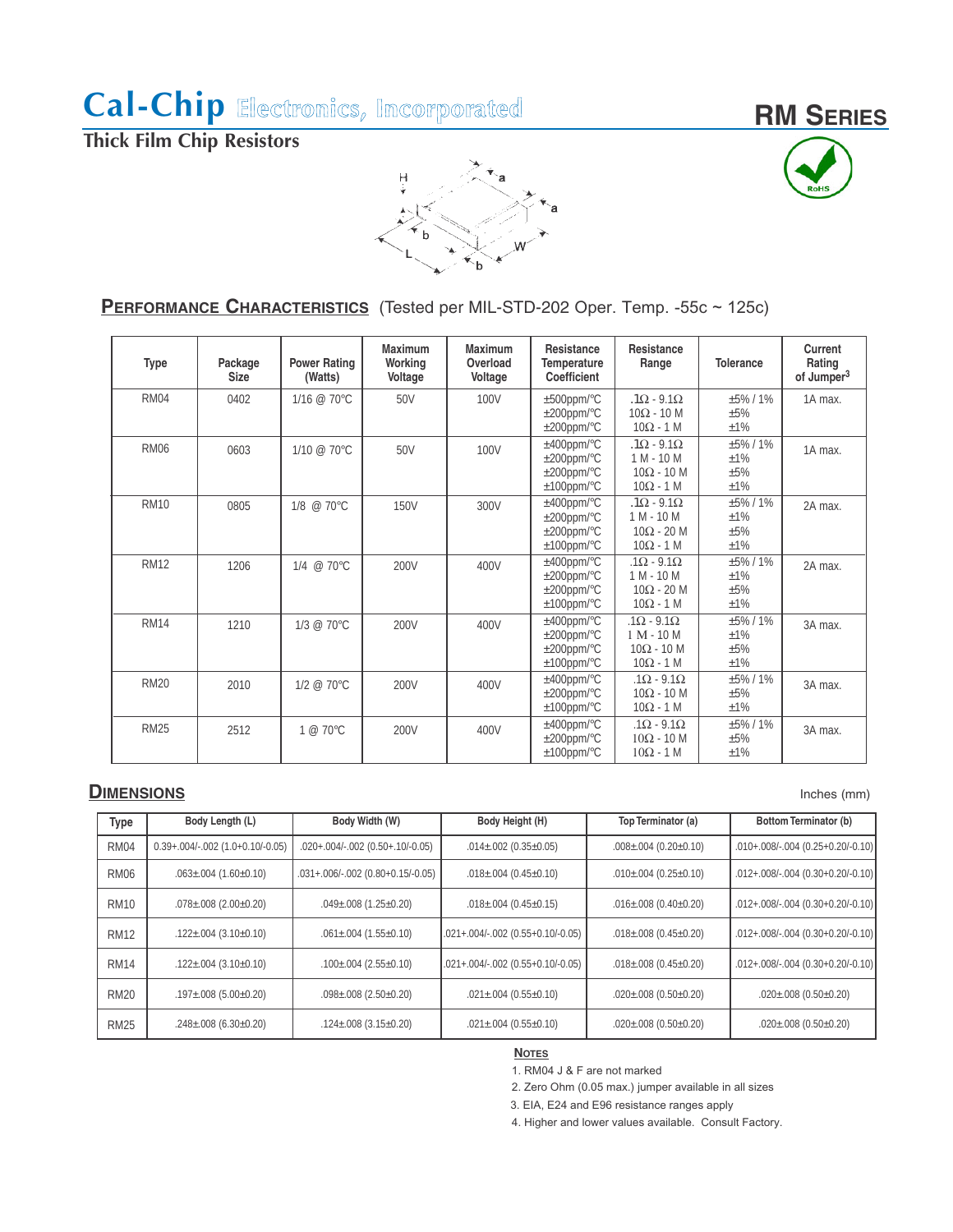# **RM SERIES**

## **Thick Film Chip Resistors**

### **MARKING**



Resistance value in three digit designation system is marked on the glasscoat. Illustrated is a resistor of 15KΩ. Four digit resistance designation system is applied to RM12 and E-96 Series. For example, 1502 designated 15KΩ. (The last digit specifies the number of zeros.)

1. For E-24 Series (±5%-J and ±10%-K Tolerances) In 0603, 0805, 1206, 1210, 2010 and 2512 sizes: **3 DIGIT SYSTEM** - First two digits are significant and third digit is multiplier, "R" indicates decimal on values under 10 ohms.

|                   | $102 = 1k$ ohms                  |
|-------------------|----------------------------------|
| $470 = 47$ ohm    | $103 = 10k$ ohms                 |
| $101 = 100$ ohms  | $104 = 100k$ ohms                |
| $105 = 1$ megohms |                                  |
|                   | <b>Examples:</b> $100 = 10$ ohms |

2. For E-96 Series (±1%-F Tolerance) In 0805, 1206, and 1210sizes: **4 DIGIT SYSTEM** - First three digits are significant and fourth digit is multiplier, "R" indicates decimal on values under 10 ohms.

**Examples:** 10R0 = 10 ohms 1003 = 100k ohms 1000 = 100 ohms 1004 = 1 megohm  $1004 = 1$  megohms 1001 = 1k ohms 1052 = 10.5k ohms<br>1002 = 10k ohms 2213 = 221k ohms  $1002 = 10k$  ohms

3. For E-96 Series (±1%-F Tolerance) in 0603 size **3 DIGIT SYSTEM** (Due to space restrictions)

#### **PERFORMANCE CHARACTERISTICS**

| $E-24$ |       |      |       | $E-96$ |       |      |       |      |
|--------|-------|------|-------|--------|-------|------|-------|------|
| Value  | Value | Code | Value | Code   | Value | Code | Value | Code |
| 100    | 100   | 01   | 102   | 02     | 105   | 03   | 107   | 04   |
| 110    | 110   | 05   | 113   | 06     | 115   | 07   | 118   | 08   |
| 120    | 121   | 09   | 124   | 10     | 127   | 11   | 130   | 12   |
| 130    | 133   | 13   | 137   | 14     | 140   | 15   | 143   | 16   |
| 150    | 147   | 17   | 150   | 18     | 154   | 19   | 158   | 20   |
| 160    | 162   | 21   | 165   | 22     | 169   | 23   | 174   | 24   |
| 180    | 178   | 25   | 182   | 26     | 187   | 27   | 191   | 28   |
| 200    | 196   | 29   | 200   | 30     | 205   | 31   | 210   | 32   |
| 220    | 215   | 33   | 221   | 34     | 226   | 35   | 232   | 36   |
| 240    | 237   | 37   | 243   | 38     | 249   | 39   | 255   | 40   |
| 270    | 261   | 41   | 267   | 42     | 274   | 43   | 280   | 44   |
| 300    | 287   | 45   | 294   | 46     | 301   | 47   | 309   | 48   |
| 330    | 316   | 49   | 324   | 50     | 332   | 51   | 340   | 52   |
| 360    | 348   | 53   | 357   | 54     | 365   | 55   | 374   | 56   |
| 390    | 383   | 57   | 392   | 58     | 402   | 59   | 412   | 60   |
| 430    | 422   | 61   | 432   | 62     | 442   | 63   | 453   | 64   |
| 470    | 464   | 65   | 475   | 66     | 487   | 67   | 499   | 68   |
| 510    | 511   | 69   | 523   | 70     | 536   | 71   | 549   | 72   |
| 560    | 562   | 73   | 576   | 74     | 590   | 75   | 604   | 76   |
| 620    | 619   | 77   | 634   | 78     | 649   | 79   | 665   | 80   |
| 680    | 681   | 81   | 698   | 82     | 715   | 83   | 732   | 84   |
| 750    | 750   | 85   | 768   | 86     | 787   | 87   | 806   | 88   |
| 820    | 825   | 89   | 845   | 90     | 866   | 91   | 887   | 92   |
| 910    | 909   | 93   | 931   | 94     | 953   | 95   | 976   | 96   |

\*For 1%, a 3-digit alpha-numeric marking system is used as follows.

| A   | в               | C.              |                 |                 |                 |     |
|-----|-----------------|-----------------|-----------------|-----------------|-----------------|-----|
| 1∩° | 10 <sup>1</sup> | 10 <sup>2</sup> | 10 <sup>3</sup> | 10 <sup>4</sup> | 10 <sup>5</sup> | i Ü |

|                                    | <b>ITEMS</b>           | <b>SPECIFICATIONS, REQUIREMENT</b>                      | TESTED PER EIA J-RC-2690A                             | TYPICAL            |
|------------------------------------|------------------------|---------------------------------------------------------|-------------------------------------------------------|--------------------|
| Moisture Resistance, Thermal Shock |                        | $\pm$ (1%+0.05 $\Omega$ ), No Mechanical Damage         | -55 $\degree$ C to +125 $\degree$ C, 5 cycles         | Within $+0.2%$     |
| Low Temperature Exposure           |                        | $\pm$ (3%+0.1 $\Omega$ ), No Mechanical Damage          | -55°C, 1,000 Hours                                    | Within $\pm 0.5\%$ |
| Load Life                          |                        | <1 meg ± (3%+0.1Ω), ≥1 meg ±5%                          | 70°C, rated voltage, 1.5hr on/0.5hr off, 1,000 hrs    | See Graph          |
| Load Life in Moisture              |                        | $1$ meg $\pm$ (3%+0.1 $\Omega$ ), $\geq$ 1 meg $\pm$ 5% | 40°C, 95% R.H., 1.5hr on/0.5hr off, 1,000 hrs         | See Graph          |
| Vibration                          |                        | $\pm$ (1%+0.05 $\Omega$ ), No Mechanical Damage         | 10-55 Hz, 3 direction, each 2 hours                   | Within $+0.1%$     |
| Resistance to Soldering Heat       |                        | $\pm$ (1%+0.05 $\Omega$ ), No Mechanical Damage         | 270°C. 10 seconds                                     | See Graph          |
| Solderability                      |                        | min. 95% coverage                                       | 230 $\degree$ C, 3 seconds, flux applied <sup>1</sup> | More than 97%      |
| <b>Heat Resistance</b>             | <b>Adhesion Curing</b> | $\pm$ (1%+0.05 $\Omega$ )                               | +150°C. 10 minutes                                    | Within $+0.3%$     |
|                                    | Dry Heat               | $\pm$ (3%+0.1 $\Omega$ ), No Mechanical Damage          | -125°C, 1,000 hours                                   | Within $\pm 0.5\%$ |
|                                    | Pull                   | $\pm$ (1%+0.05 $\Omega$ ), No Mechanical Damage         | 500G load, 30 seconds                                 | Within $+0.2%$     |
| <b>Terminal Strength</b>           | <b>Board Bending</b>   | $\pm$ (1%+0.05 $\Omega$ ), No Mechanical Damage         | 1/45mm bend. 10 seconds                               | Within $\pm 0.2\%$ |
| Dielectric Withstanding Voltage    |                        | No Insulation Breakdown                                 | 500V, 1 minute                                        | Above 900V         |
| <b>Short Time Overload</b>         |                        | $\pm$ (1%+0.05Ω), No Evidence of Arc                    | 2 1/2 times rated voltage, 5 seconds                  | Within $\pm 0.4\%$ |
| <b>Insulation Resistance</b>       |                        | 1,000 meg minimum                                       | 500V. 1 minute                                        | Above $106$ meg    |
| <b>Voltage Coefficient</b>         |                        | +0/-100ppm/V (above $1K_{\pm}$ )                        | Rated Voltage & 1/10 times rated voltage              | Within -90ppm/V    |

#### **MATERIALS**



| Feature             | <b>Material</b>                          | Remarks (Reference Only) |
|---------------------|------------------------------------------|--------------------------|
| Substrate           | Alumina Porcelain                        | Purity 90% min.          |
| Resistive Film      | Ruthenium-Oxide Film                     | 20 Microns Thick         |
| Coating             | <b>Boro-Silicated Acid Lead Glass</b>    | 20 Microns Thick         |
| <b>Terminations</b> | 100% matte Tin (Electrical Plated) over  | 3 Microns Thick          |
|                     | Nickel (Electrical Plated) over          | 3 Microns Thick          |
|                     | AG-PD (Silver Palladium [Glaze Printed]) | 8 Microns Thick          |